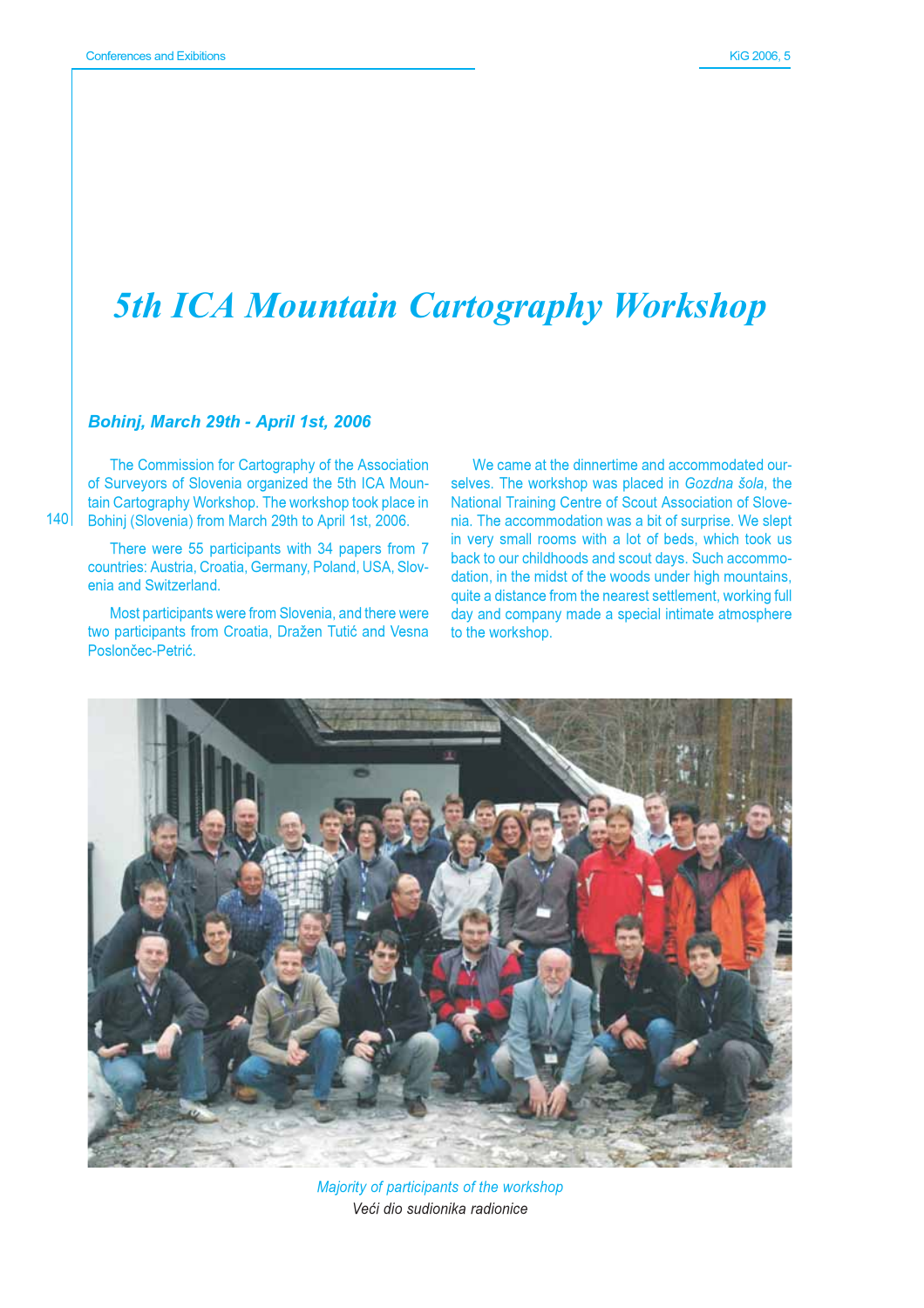## 5. radionica Povjerenstva za kartografiju planina Međunarodnoga kartografskog društva

## Bohini, 29. 3. - 1. 4. 2006.

U organizaciji Povjerenstva za kartografiju Društva geodeta Slovenije, od 29. ožujka do 2. travnja 2006. godine u Bohinju (Slovenija) održana je 5. radionica Povjerenstva za kartografiju planina Međunarodnoga kartografskog društva.

Radionici je prisustvovalo 55 sudionika s 34 rada iz 7 zemalja, i to: Austrije, Hrvatske, Njemačke, Poljske, SADa, Slovenije i Švicarske.

Naravno, najbrojniji su bili domaćini, dok su iz Hrvatske bila dva člana, mr. sc. Dražen Tutić i mr. sc. Vesna Poslončec-Petrić.

Došli smo baš u vrijeme večere. Smještaj, organiziran u Gozdnoj šoli, centru za obuku Saveza izviđača Slovenije, bio je veliko iznenađenje. Spavali smo u vrlo malenim sobama s mnogo kreveta, što nas je vratilo u djetinjstvo i izviđačke dane. Upravo takav smještaj usred šume ispod velikih planina, povelika udaljenost Gozdne šole od najbližega naseljenog mjesta, cjelodnevni rad i druženje dali su cijelom skupu posebno prisan ugođaj.

Otvorenje je bilo vrlo jednostavno. Uvodni govor održao je doc. dr. sc. Dušan Petrovič, nakon njega pozdravili su nas domaćini iz Turističkog ureda Bohinj, a ravnateli Nacionalnog parka Triglay, gospodin Martin Šolar, održao je uvodno predavanje o Nacionalnom parku.

Raspored je bio brižno isplaniran, i strogo ga se pridržavalo. Ustajanje je bilo u 7:00, a zatim:

8:00 - 13:00 - prezentacija radova i diskusija

 $13:00 - 15:00 - ručak$ 

15:00 - 19:00 - nastavak prezentacije radova

 $19:00 - 20:00 -$  večera

20:00 - 22:00 - večernji program

Program radionice bio je podijeljen na 6 područja, a službeni je jezik bio engleski:

□ Karte planinskih područia (Mountain regions maps)



The dinning room was used as a presentation room Blagavaonica je bila i dvorana za prezentacije

- □ Praćenia i prikazi glečera / Kartografija i dalijnska istraživania (Glacier observations and presentations / Remote sensing mapping)
- □ Primjene GPS-a / Kartiranje rizika i prirodnih katastrofa (GPS terrain applications / Risk and natural hazard mapping)
- $\Box$  Prikazi reljefa (Relief representations)
- □ Prikazi reljefa / Analize planinskih područja s pomoću GIS-a (Relief representations / GIS analyses in mountainous area)
- □ Vizualizacije i animacije (Visualizations and animations)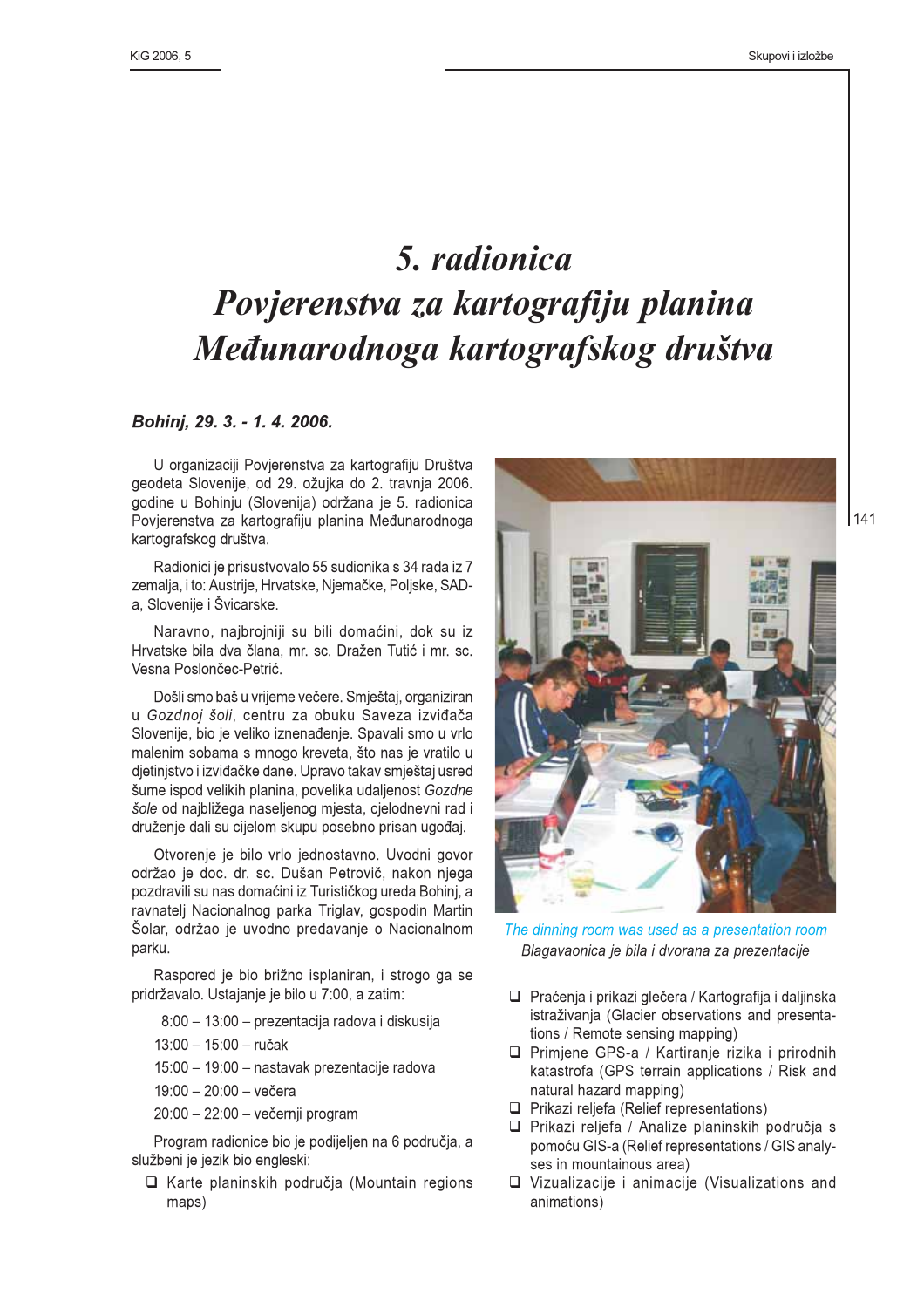

Few issues of Cartography and Geoinformation journal was given away to participants Nekoliko primjeraka časopisa Kartografija i geoinformacije podijeljeno je sudionicima

 $142$ 

The opening ceremony was simple. Dr. Dušan Petrovič gave the introductory speech, after him the hosts from Tourist Board of Bohinj greeted us and the director Martin Šolar gave us a presentation on the National Park Triglav.

The schedule was carefully planed and everybody sticked to it. We woke up at 7 am and then:

| $8am - 1dm$ |  |  | paper presentations and discussion |  |  |  |  |  |  |
|-------------|--|--|------------------------------------|--|--|--|--|--|--|
|-------------|--|--|------------------------------------|--|--|--|--|--|--|

- $1pm 3pm$ lunch
- $3pm-7pm$ paper presentations and discussion
- $7$ pm  $-$  8pm dinner
- 8pm 10pm evening programme.

The official language was English. Presentations of papers were divided into 6 areas:

- $\Box$  Mountain region maps
- $\Box$  Glacier observations and presentations / Remote sensing mapping
- □ GPS terrain applications / Risk and natural hazard mapping
- $\Box$  Relief representations
- $\Box$  Relief representations / GIS analyses in mountain-**OUS AFAA**
- $\Box$  Visualizations and animations
- $\Box$  Discussion Panel Design Issues in Mountain Cartography, Is there a need for Aesthetics in Cartography?

Croatian participants presented the paper Some Experiences in Analytical Relief Shading by authors Dražen Tutić, Milienko Lapaine and Vesna Poslončec-Petrić.

During the presentations, the trends and achievements could be seen not only in mountain cartography but also in systems for tracking weather conditions, tracking the geomorphologic changes in mountains, especially the ice and rock glaciers, and in systems for preventing natural hazards.

However, the emphasis was on the cartographic solutions used for presentation of such data. The trend is the automatisation of all tasks, from data gathering to presentation, which is more or less successfully applied in mountain cartography.

The contrast to these modern approaches was the hand made relief models and hand drawings of panoramas of mountain regions. Interesting was the decision of the Swiss Topo to continue hand drawing of rocks on topographic maps. After testing the automatic methods, they found that they could not replace hand drawing. They will invest in education of new personnel for hand drawing in-

stead of investing into research of automatic methods.

During the evening sessions, a movie Making 3Drelieves was projected. The movie was prepared by Stefan Räber and Bernhard Jenny and is dedicated to Toni Mair, craftsman for making 3D relief models from Switzerland, S. Räber also made presentation on making 3D relief models, where he mentioned all craftsmen including Toni Mair. After this presentation, S. Räber gave Toni Mair a chocolate relief model of Switzerland.

An exhibition of ten relief models by Toni Mair and some maps presented in papers could be visited during the workshop.

The workshop had its social program. The last day (April 1st) was reserved for activities such as alpine and mountain skiing, hiking and mountaineering. We decided to spend this day in walk and visiting Bohinj and Bled. We visited the Savica Fall, the Bled Island and the old town Bled.

The preparation of Proceedings is planned after the workshop, and all participants will get copies. Abstracts and some full papers are published on the web page http:/ /www.geod-is.si/mcws06/agenda.html. The organizers promised that the presentations and all full papers will be accessible on these pages, too.

The workshop is organized every two years. The host is a country that has its members in the Commission on Mountain Cartography. The next workshop is planned to be in 2008, in Switzerland. We hope to be called for participation again.

Vesna Poslončec-Petrić, Dražen Tutić